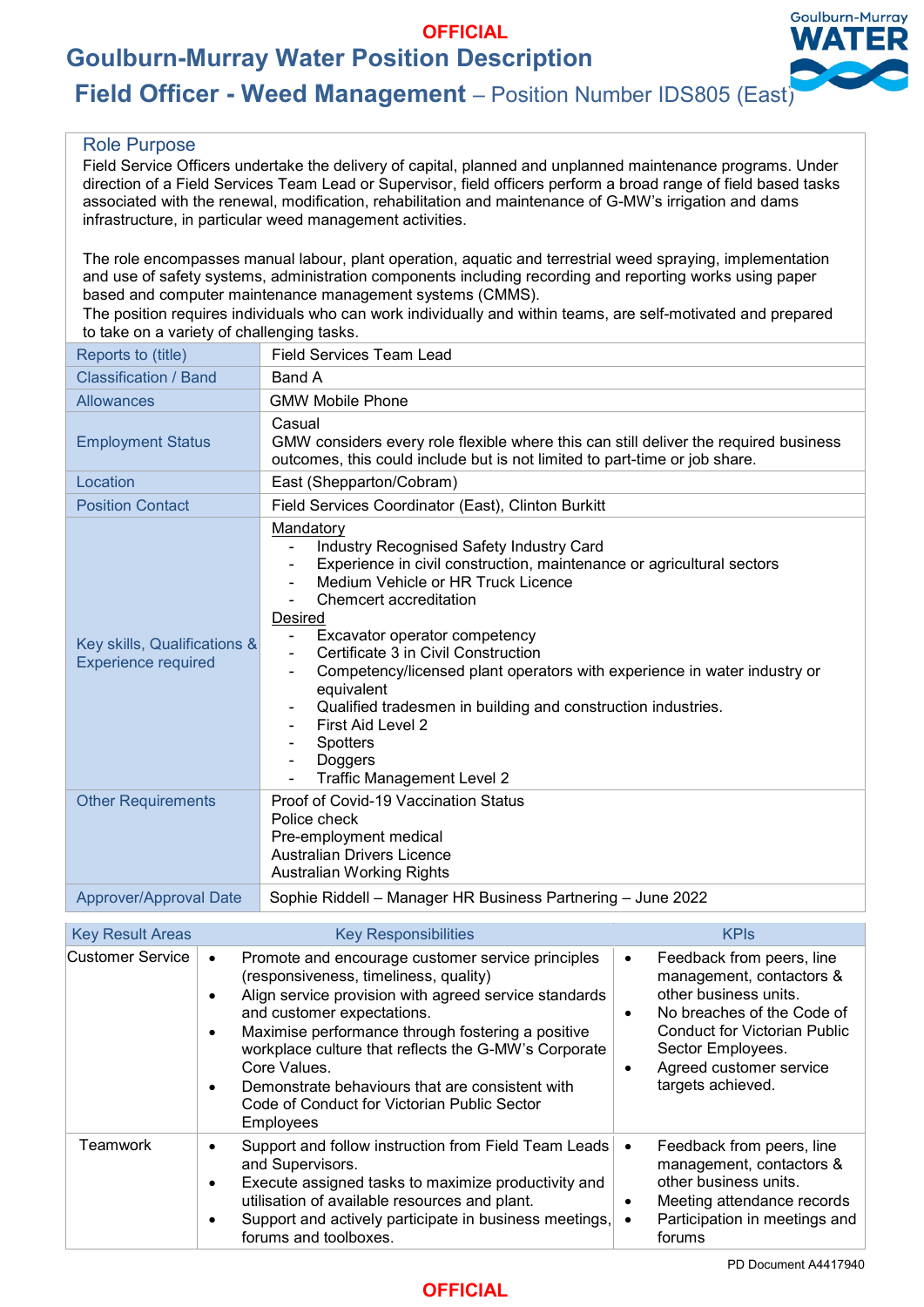# **OFFICIAL**

| <b>Weed Control</b>                    | Undertake aquatic and terrestrial weed control using<br>$\bullet$<br>manual and vehicle mounted spray equipment.<br>Comply with G-MW policies and procedure for the<br>$\bullet$<br>use and application of herbicides in accordance the<br>Herbicide Operating Manual (HOM)<br>Inspecting and reporting aquatic and terrestrial weeds<br>$\bullet$<br>Ability to individually recognize and assess various<br>$\bullet$<br>weed spraying hazards on a daily basis.                                                                                                                                                                                                                                                                                                                                                                                                                                                                                                                                                                                            | Noxious weed levels within<br>$\bullet$<br>laid down parameters<br>Compliance with HOM<br>$\bullet$<br>Safety standards for handling<br>$\bullet$<br>dangerous substances                                                                                                          |
|----------------------------------------|---------------------------------------------------------------------------------------------------------------------------------------------------------------------------------------------------------------------------------------------------------------------------------------------------------------------------------------------------------------------------------------------------------------------------------------------------------------------------------------------------------------------------------------------------------------------------------------------------------------------------------------------------------------------------------------------------------------------------------------------------------------------------------------------------------------------------------------------------------------------------------------------------------------------------------------------------------------------------------------------------------------------------------------------------------------|------------------------------------------------------------------------------------------------------------------------------------------------------------------------------------------------------------------------------------------------------------------------------------|
| Civil<br>Maintenance /<br>Construction | Undertake construction and maintenance tasks<br>$\bullet$<br>including but not limited to:<br>Earthworks - including the excavation, transport,<br>$\bullet$<br>placement and compaction of a range of fine and<br>coarse grained soils (clays, sands, gravels and rocks,<br>desilting, weed removal)<br>Concreting, including repairs or replacement works<br>$\bullet$<br>including basic carpentry, steelwork, steel fixing,<br>erection and removal of formwork, concrete<br>placement and finishing<br>Pipeline Laying - Installation and repair of pipelines of<br>$\bullet$<br>various material types and sizes (such as RCP,<br>HDPE, PVC, asbestos etc.)<br>Rehabilitation/repair - including the application of<br>$\bullet$<br>specialised concrete repair products, plastic welding,<br>backfilling, waterway protection<br>Service Points - Installation, maintenance and repair<br>$\bullet$<br>of a range of metered equipment and devices<br>Modernised Equipment - Perform designated<br>$\bullet$<br>maintenance (preventative and planned) | Project deliverables and<br>$\bullet$<br>timelines<br><b>Construction standards</b><br>$\bullet$                                                                                                                                                                                   |
| <b>Plant Operation</b>                 | Operate plant in accordance with manufacturers<br>$\bullet$<br>recommendations to ensure maximum service life.<br>Typical plant and equipment includes:<br>Excavators<br>grader,<br>trucks (including spray trucks),<br>tractors,<br>variety of compaction equipment<br>Complete daily pre-starts and associated operational<br>٠<br>records (plant logs, diaries, service requests)<br>Operate and maintain motor vehicles in accordance<br>$\bullet$<br>with G-MW policy and procedures.                                                                                                                                                                                                                                                                                                                                                                                                                                                                                                                                                                    | Standard operating<br>$\bullet$<br>procedures followed<br>Vehicle & plant inspections<br>$\bullet$<br>Plant and motor vehicle<br>$\bullet$<br>records completed and<br>submitted within required<br>timelines                                                                      |
| Safety &<br>Innovation                 | Use and implementation of field based safety<br>$\bullet$<br>systems (i.e. Work Packs, Forms, Permits, Incident<br>Reporting)<br>Attendance and participate in scheduled safety<br>$\bullet$<br>forums and toolboxes.<br>Participate in continuous improvement processes<br>$\bullet$<br>associated with safety systems, field equipment and<br>work practices                                                                                                                                                                                                                                                                                                                                                                                                                                                                                                                                                                                                                                                                                                | Audits - Safety processes and<br>$\bullet$<br>procedures being followed.<br>Incidents and near misses<br>$\bullet$<br>reported within timelines<br>Feedback from peers, line<br>$\bullet$<br>management, contactors &<br>other business units.<br>Attendance records.<br>$\bullet$ |
| Administration                         | Utilise computer-based programs to capture and<br>$\bullet$<br>report a range of operational and maintenance<br>activities and costs (Example: Maximo Anywhere ®)<br>Record information pertaining to spray activities in<br>$\bullet$<br>accordance with G-MW HUM.<br>Prepared, collate and submit construction records,<br>$\bullet$<br>such as plant logs, invoices, dockets, daily tracking<br>sheets etc<br>Use corporate systems where required, including time<br>$\bullet$<br>in attendance, online training and corporate<br>governance.<br>Note: Other duties and responsibilities may be required as reasonably directed                                                                                                                                                                                                                                                                                                                                                                                                                           | Data quality<br>$\bullet$<br>Work orders completed in full<br>$\bullet$<br>on time<br>Spray records<br>$\bullet$<br>Daily records submitted to<br>$\bullet$<br>required standards and<br>timelines.<br><b>Training Records</b><br>$\bullet$                                        |